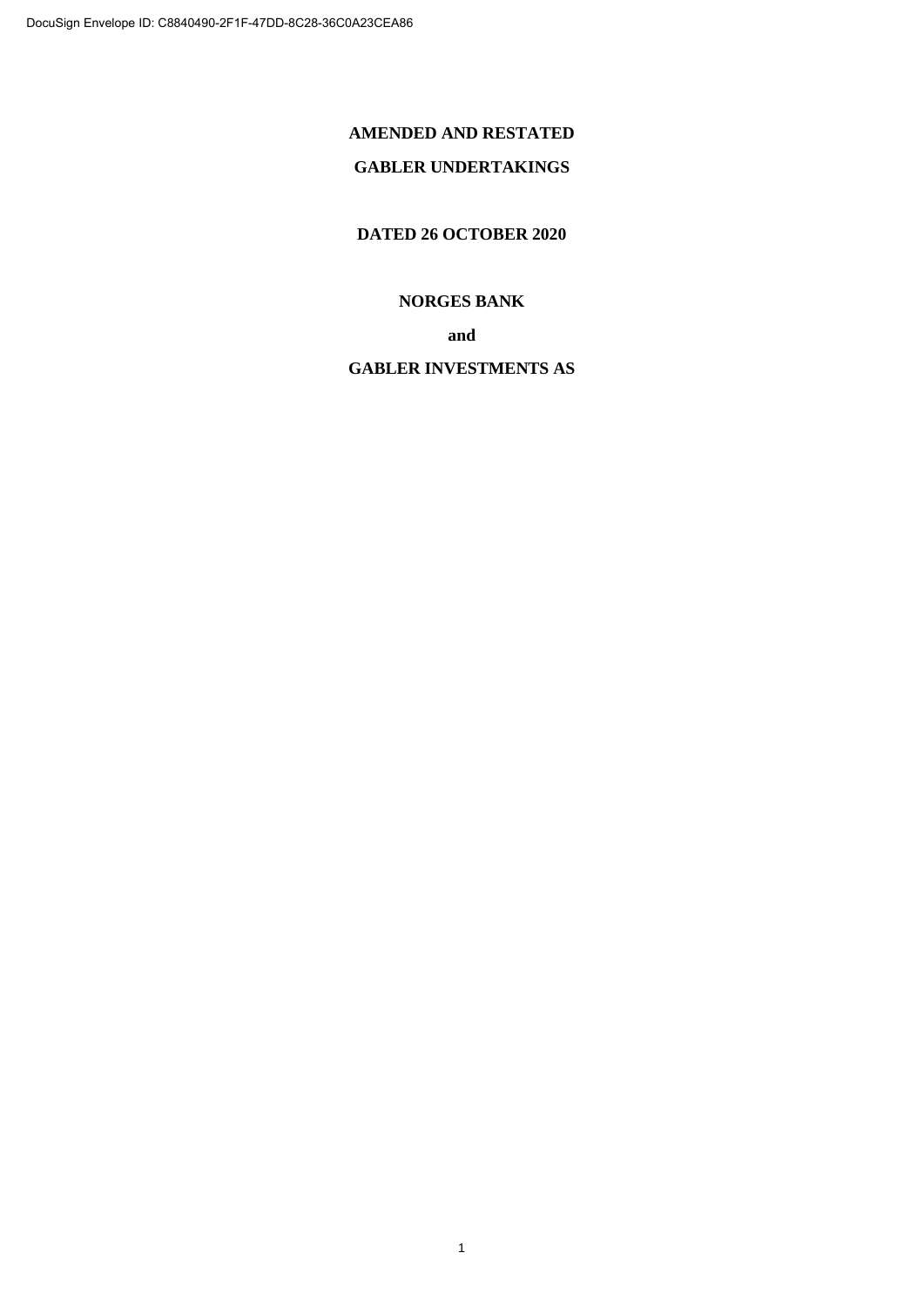## **THIS UNDERTAKING** is made on 26 October 2020

## **BY:**

(1) **GABLER INVESTMENTS AS**, corporate registration no 995 222 558, whose registered office is in Bergen, Norway

## **IN FAVOUR OF:**

(2) **NORGES BANK**, the central bank of Norway with its registered address at Bankplassen 2, 0151 Oslo, Norway

## **BACKGROUND:**

- (A) This amended and restated undertaking is entered into in connection with the appointment of Mr. Nicolai Tangen as chief executive officer of NBIM, and the appointment of Gabler Investments AS as his investment advisor and portfolio manager as set out in a separate investment management agreement.
- (B) Gabler Investments AS hereby agrees to give certain undertakings to Norges Bank.

## **1. DEFINITIONS**

**Applicable Law** means any:

- (a) law (including common law, bye-law or other binding law), statute, subordinate legislation, regulation, code, ordinance, rule, judgment, order, decree, directive, decision or injunction;
- (b) determination, requirement or recommendation; or
- (c) interpretation or administration of any of the foregoing,

in each case of or by any Competent Authority;

**Investment Management Agreement** means the arrangement operated by Gabler under a discretionary mandate with NT pursuant to an amended and restated investment management agreement, and an investment mandate (the **Investment Mandate**) attached hereto as Appendix 1;

**Competent Authority** means any national, state or local governmental authority, any governmental, quasigovernmental, judicial, legislative, regulatory, public or administrative agency, authority or body, any court of competent jurisdiction, any investment exchange, anybody regulating takeovers and mergers, any local, national, international, federal, European Union or other supranational agency, inspectorate, minister, ministry, official or public or statutory person (whether autonomous or not) acting within their powers and having jurisdiction over this undertaking or over any of the parties; and

**NT** means Mr Nicolai Tangen.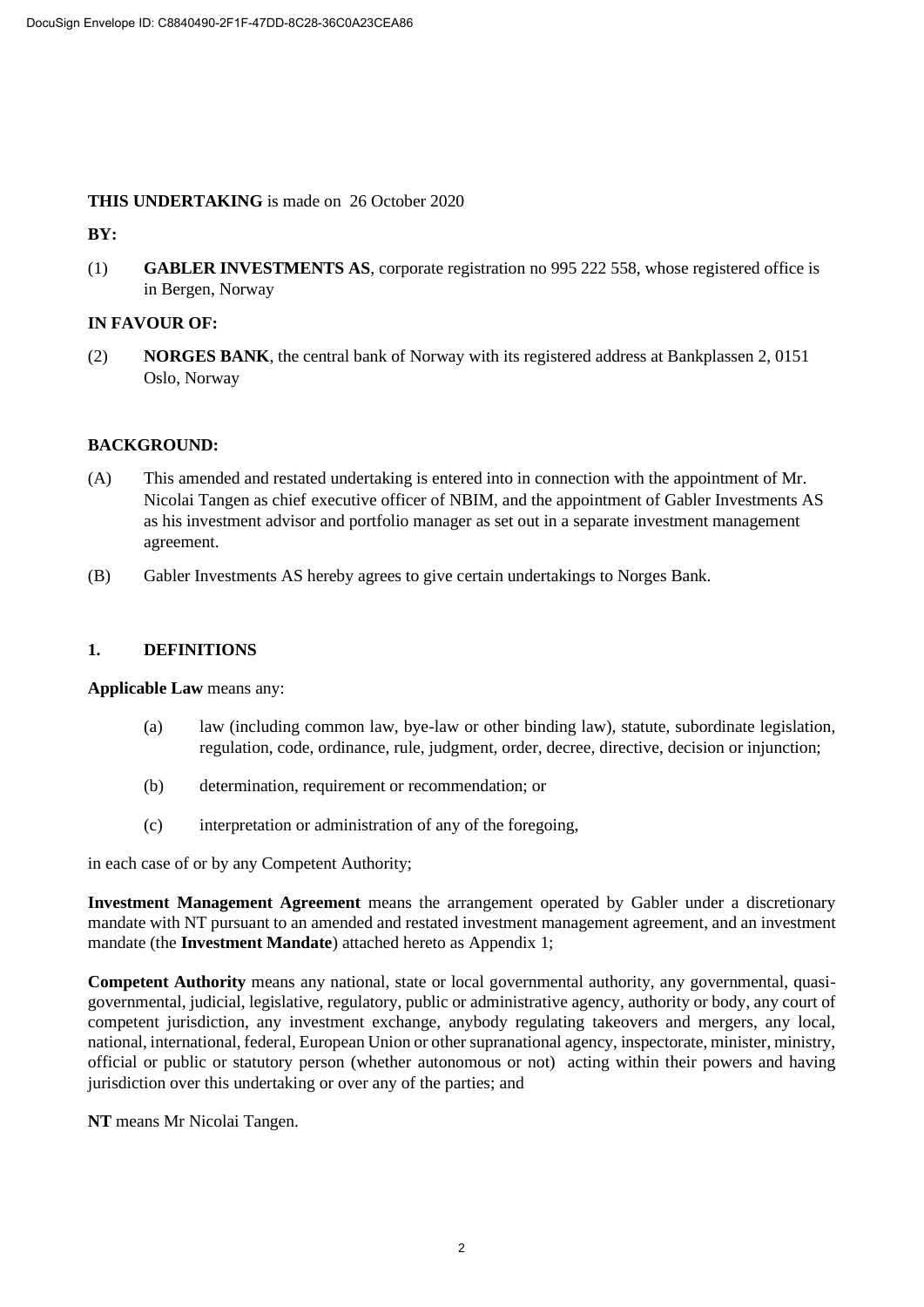## **2. DURATION**

- 2.1 This undertaking shall be effective from the date Gabler is appointed by NT pursuant to the Investment Management Agreement and will expire upon the termination of the Investment Management Agreement in accordance with its terms.
- 2.2 Notwithstanding the previous sentence, both parties shall, subject always as provided for in the Investment Management Agreement Clause 10, remain entitled to exercise any remedies available to them at law for breaches of this undertaking that occurred prior to its termination.

## **3. UNDERTAKINGS BY GABLER TO NORGES BANK**

- 3.1 Gabler undertakes that without Norges Bank's prior consent it will not:
	- (a) amend the terms of the Investment Management Agreement or the Investment Mandate; or
	- (b) alter the Custody Agreement with DNB Bank ASA as set out in the Investment Management Agreement;
- 3.2 Gabler undertakes to Norges Bank that it will comply with the terms of the Investment Management Agreement and the Investment Mandate and in particular will grant Norges Bank access and audit rights in accordance with clause 9 of the Investment Management Agreement.
- 3.3 Gabler shall notify Norges Bank upon becoming aware that it has breached any of the above undertakings.

## **4. LIMITATIONS**

4.1 Nothing in this undertaking shall prevent a party from seeking a remedy other than monetary damages and a party shall therefore be entitled to seek specific performance or an injunction.

## **5. GOVERNING LAW AND SUBMISSION TO JURISDICTION**

- 5.1 This undertaking shall be governed by, and interpreted in accordance with, Norwegian law.
- 5.2 Any disputes relating to this undertaking shall be finally settled by arbitration in accordance with the provisions of the Norwegian Arbitration Act of 14 May 2004 No 25.

**THIS UNDERTAKING** has been executed and delivered as a deed on the date stated at the beginning of this document.

EXECUTED as an undertaking by **Gabler Investments AS** )

| DocuSigned by:                    |
|-----------------------------------|
| Tor Sydnes<br>$-$ 56969927F9C442F |

Tor Sydnes (CEO)

EXECUTED as an undertaking by **Norges Bank** acting by <u>Oystein Olsen (Governor)</u>, its authorised signatory

| -DocuSigned by:                     |
|-------------------------------------|
| Øystein Olsen<br>$-546002F6529A4G8$ |

Øystein Olsen (Governor)

)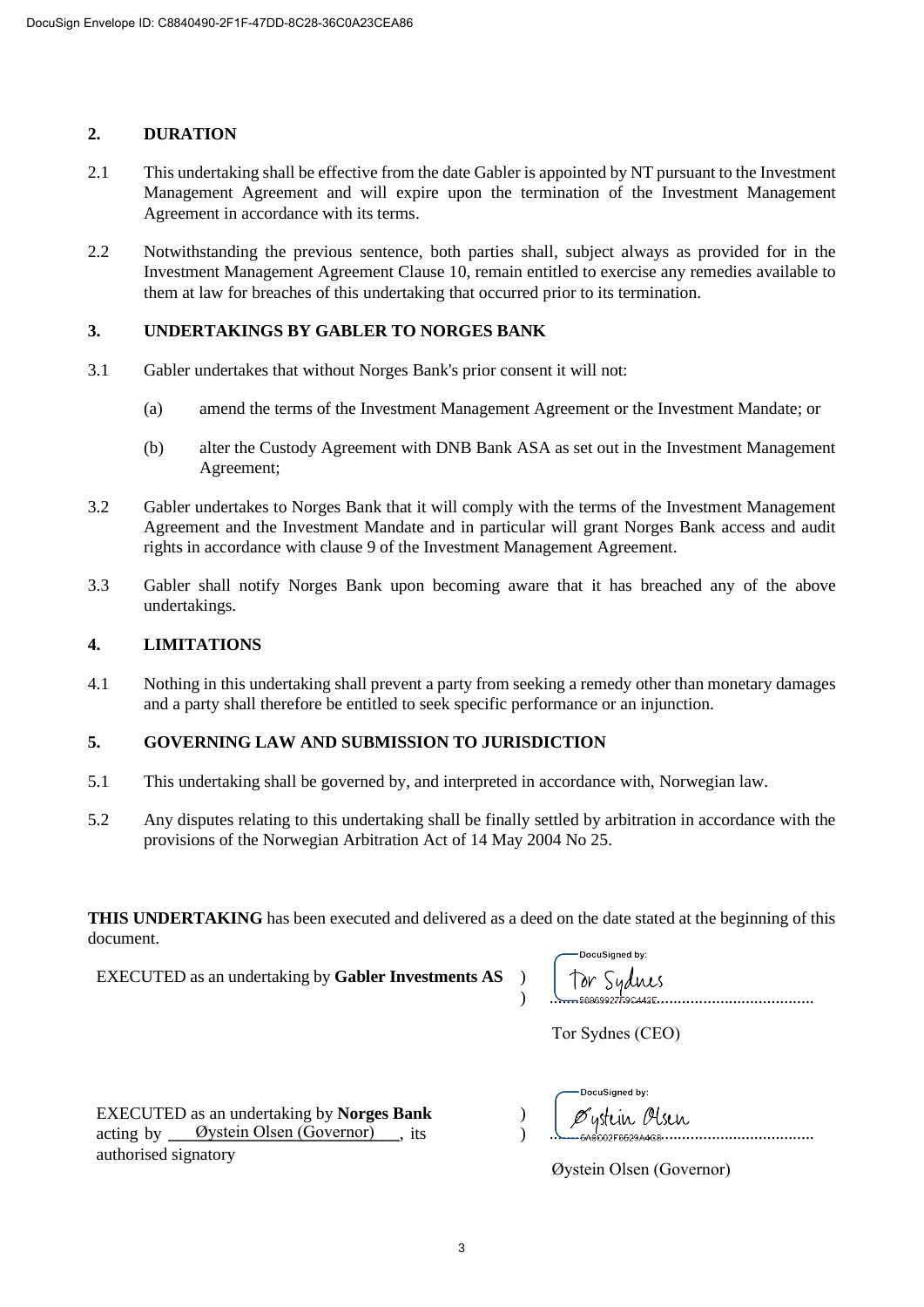## **APPENDIX 1**

## **INVESTMENT MANAGEMENT AGREEMENT**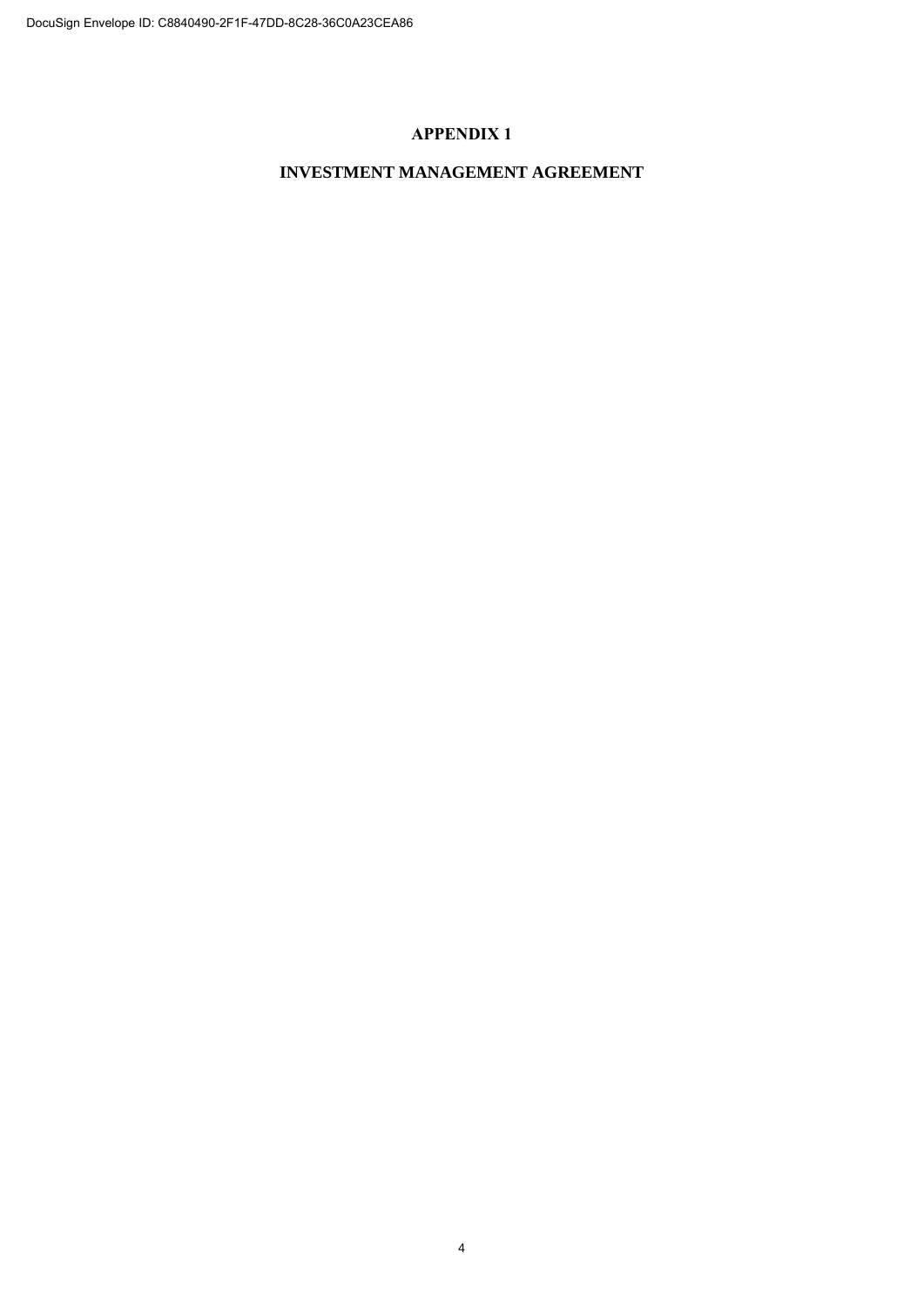# **AMENDED AND RESTATED INVESTMENT**

# **MANAGEMENT AGREEMENT**

## **between**

Gabler Investments AS

**and**

Nicolai Tangen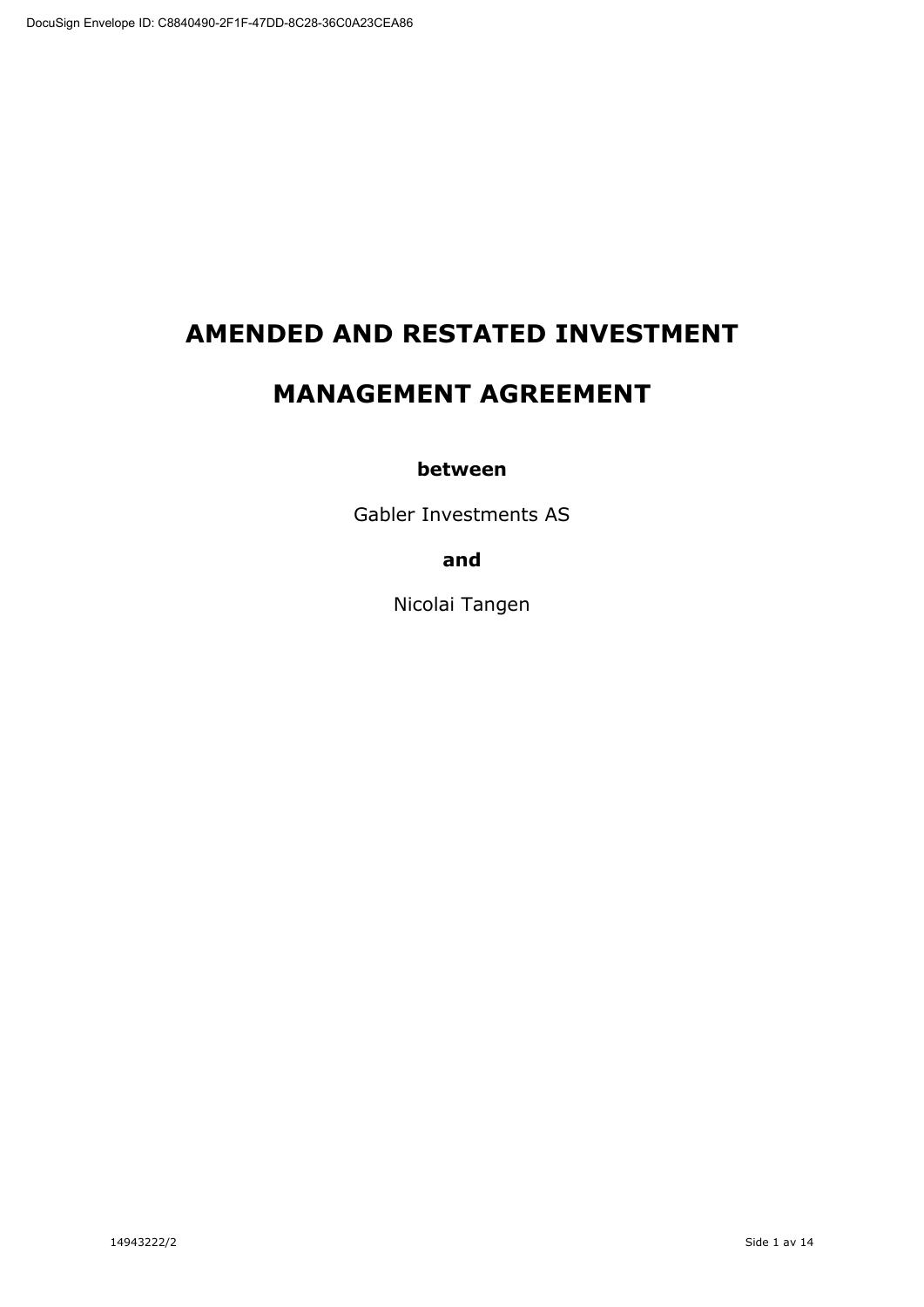## **AMENDED AND RESTATED INVESTMENT MANAGEMENT AGREEMENT**

#### $\mathbf{1}$ **PARTIES**

This amended and restated investment management agreement (the "**Agreement**") is entered into on the 26 October 2020, between:

- (1) Gabler Investments AS, corporate registration No. 995 222 558, whose registered office is in Bergen, Norway (the "**Manager**"); and
- (2) Nicolai Tangen, date of birth 10 August 1966, London, United Kingdom (the "**Client**").

The Manager and the Client are together referred to as the "**Parties**" or separately the "**Party**".

#### $\overline{2}$ **BACKGROUND AND OBJECTIVES**

- (i) The Manager is a Norwegian investment firm, licensed and supervised in accordance with the Norwegian Act on Securities Trading No. 75 of 29 June 2007 (Nw: *Verdipapirhandelloven*) (the "**Securities Trading Act**") by the Financial Supervisory Authority of Norway.
- (ii) On 1 September 2020 the Client acceded as Chief Executive Officer of Norges Bank Investment Management ("**NBIM**"). The Client is in that capacity subject to rules and restrictions requiring that no actual or potential conflict of interest exist between his role as Chief Executive Officer of NBIM and his personal investments and financial transactions.
- (iii) The Parties have entered into an Investment Management Agreement on 16 June 2020 (the "**Original Investment Management Agreement**"), as supplemented by Addendum no. 1 (as defined below) and Addendum no. 2 (as defined below).
- (iv) In the Original Investment Management Agreement, the Client appointed the Manager as investment manager with a discretionary mandate. A key feature of the Original Investment Management Agreement was the establishment of a blind trust arrangement, which *inter alia* included an agreement entered into on 16 June 2020 between the Client and Blaauw Legal Advokatfirma m.n.a. (the "**Proxy Agreement**"), and thereby addressing actual and/or potential conflicts of interest between the Client in his role as Chief Executive Officer of NBIM and his personal investments and financial transactions.
- (v) On 24 August 2020 Norges Bank informed the Ministry of Finance (the "**August Communication**") that the Client would seek liquidation of his investments in all the funds and assets managed under the Original Investment Management Agreement within 1 October 2020 and place the proceeds in bank deposits.
- (vi) Following the August Communication, the Parties agreed to implement the August Communication by agreeing on a first addendum to the Original Investment Management Agreement signed on 27 August 2020 ("**Addendum no. 1**").
- (vii) In a second addendum to the Original Investment Management Agreement, entered into on 16 September 2020 ("**Addendum no. 2**"), the Parties agreed on an intermediate arrangement for management of the cash from the said portfolio liquidation in order to mitigate risk associated with placing the Liquidation Proceeds with one single bank.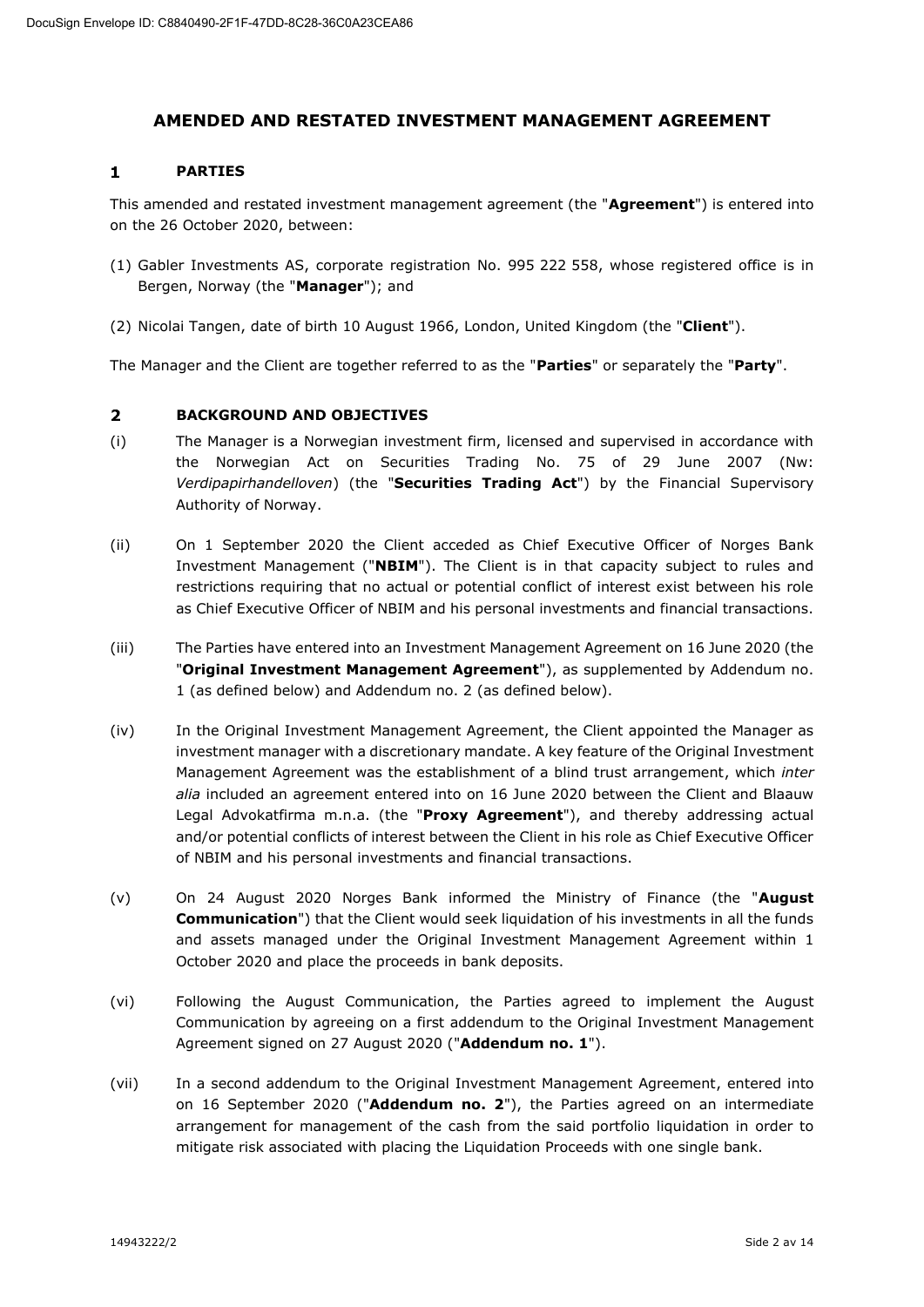- (viii) Upon entry into of Addendum no. 1 and Addendum no. 2, the Parties intended to replace the arrangement with a more long term mandate for the management of the Liquidation Proceeds provided that the Client and Norges Bank would establish a more definitive framework for the management of the Client's Liquidation Proceeds.
- (ix) On 1 October 2020 Norges Bank informed the Ministry of Finance (the "**October Communication**") of an adjusted framework for managing the Client's assets, under which the Client, under certain restrictions, is permitted to invest in certain short-dated government (or similar) securities alongside bank deposits, the purpose of which is *inter alia* to prevent undesirable exposure to individual banks.
- (x) In line with the October Communication's assessment of a blind trust arrangement no longer being necessary, the Proxy Agreement has been terminated in accordance with its terms and is no longer effective.

#### $\overline{\mathbf{3}}$ **THE PORTFOLIO**

- $3.1$ The portfolio consists of the Liquidation Proceeds and any return from the Liquidation Proceeds owned by the Client on the Effective Date (the "**Initial Composition**") and the financial instruments and financial assets acquired by the Manager on behalf of the Client in accordance with this agreement (together with the Initial Composition, the "**Portfolio**").
- $3.2$ Any increase in the value of the Portfolio shall form a part of the Portfolio.
- $3.3$ The Portfolio is and will remain the property of the Client. The Client can by instruction(s) to the Manager add funds to the Portolio or withdraw funds from the Portolio. The Manager shall inform Norges Bank in respect of such changes to the Portolio.
- $3.4$ The financial instruments of the Portfolio will be held in custody by DNB Bank ASA on behalf of the Client, subject to a tripartite arrangement by the Client, DNB Bank ASA and the Manager entered into on 17 July 2020 (the "**Custody Agreement**"). The Parties will not amend the Custody Agreement without the pre-approval from Norges Bank.

#### $\overline{\mathbf{4}}$ **APPOINTMENT AND FUNCTIONS**

- $4.1$ The Client hereby appoints the Manager to be its exclusive investment manager with respect to the Portfolio, and accordingly the Manager agrees to be appointed as the investment manager and to provide the following services to the Client (the "**Services**"), subject to the objective, policies and restrictions set out in the investment mandate attached hereto as Appendix 1 (the "**Investment Mandate**"):
	- a) To explore, identify, evaluate suitable investments and transactions for the Client, including FX spot transactions (as set out in the Investment Mandate), and to make suitable investment decisions (including entering into FX transactions) at its sole discretion and on behalf of the Client;
	- b) to explore, identify and evaluate which banks to deposit proceeds in, and to allocate the Client's assets between the relevant banks as the Manager sees fit;
	- c) to monitor the performance of the Portfolio;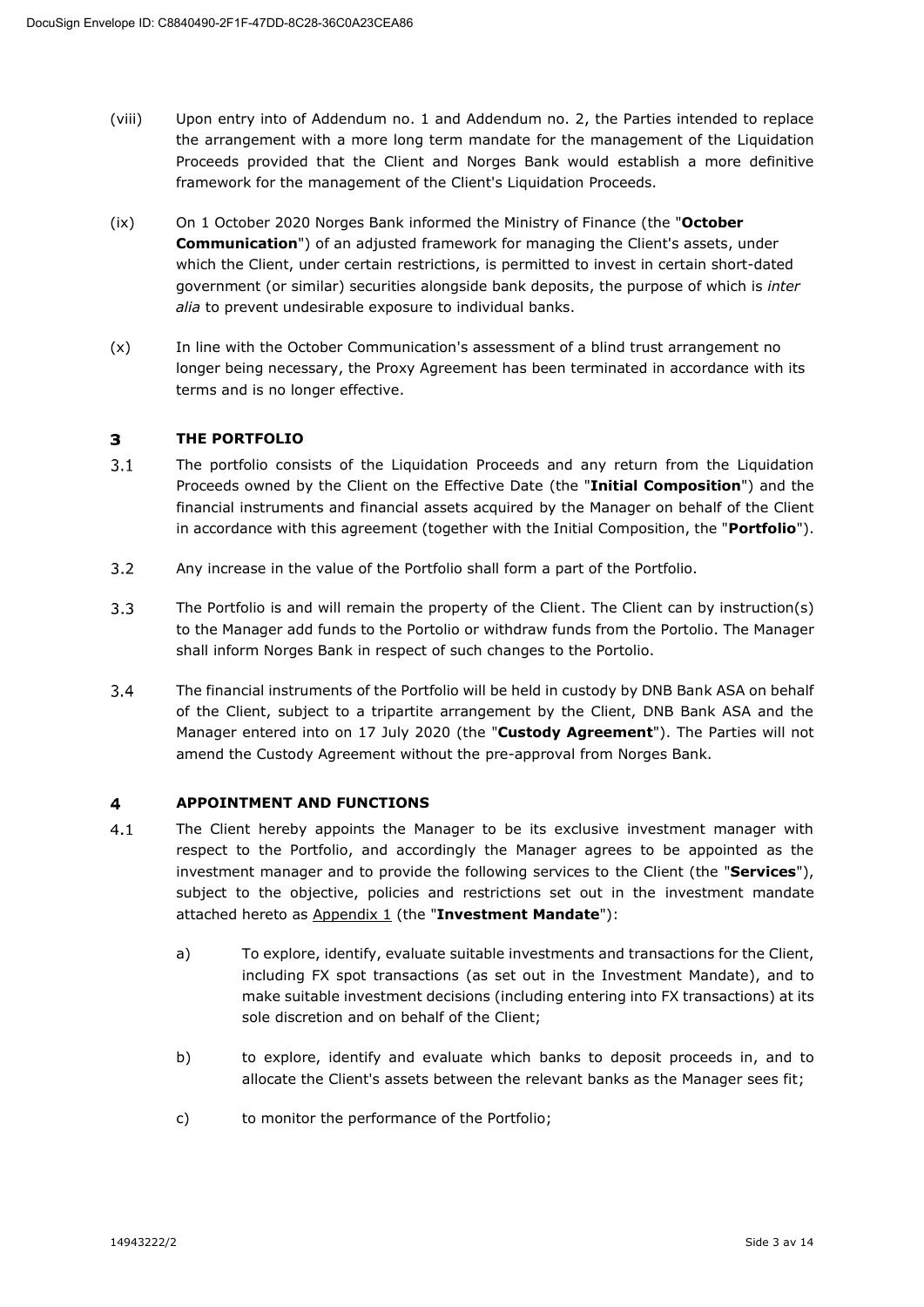- d) to provide the Client with relevant information to enable him to prepare annual statutory accounts and tax filings in accordance with Norwegian tax legislation; and
- e) to provide the Client with quarterly portfolio performance and valuation reports, such valuation to be undertaken in accordance with general accepted market standards, and a periodic statement on the performance of the Portfolio every three (3) months. In addition, the Client shall have on-line access to the Portfolio through the "Performa NXT"-platform. Upon request from the Client or the Manager, a meeting can be held between the Client and the Manager each quarter presenting the performance and valuation report from the previous quarter, and to discuss potential adjustments in the Investment Mandate.
- $4.2$ The Client shall use his best efforts to contribute to (i) the establishment of any new bank accounts, including assisting with any required onboarding measures (including Anti-Money Laundering measures), or (ii) other necessary agreements or client relationships for which the Client will have to be party, for the Manager to perform the Services under this Agreement.
- $4.3$ The Client shall not exercise any influence over the composition of the Portfolio, other than as set out in the Investment Mandate.
- $4.4$ The Manager shall use its best efforts, judgement and due care in carrying out the Services and its duties under this Agreement, and shall at all times act in the best interests of the Client and in good faith.
- 4.5 The Manager shall perform the Services with the reasonable skill and care as could be expected of a person experienced and skilled in investment advice specialising in the provision of investment management services for portfolios such as the Portfolio.
- 4.6 The Manager shall comply with all applicable law in providing the Services.

#### 5 **FEES, COSTS AND CHARGES**

- $5.1$ The Client shall pay to the Manager, as compensation for the Services, a fee in an amount of p.a. of the value of the Portfolio (the "**Management Fee**").
- $5.2$ The value of the Portfolio is calculated by the Manager as the sum of the value of each asset on a monthly basis. Assets that are units in collective investment schemes shall be valued at such net asset value last reported by the manager of that collective investment scheme or the entity appointed by the relevant manager for such purposes. If the Client in any given quarter withdraws a significant part of the Portfolio, the value of the Portfolio for the purpose of calculating the Management Fee for the relevant quarter shall be based on the sum of the value of each asset before such withdrawal was made.
- $5.3$ The Management Fee shall be payable quarterly in arrears.
- 5.4 In addition to the Management Fee, the Client will be liable for any reasonable costs payable and properly incurred under this Agreement and in establishing this Agreement, including all reasonable expenses, liabilities, charges and costs including but not limited to any brokerage charges, legal fees, commissions, transfer fees, registration fees, exchange fees, settlement fees, and stamp duty, tax or other fiscal liabilities or any other transaction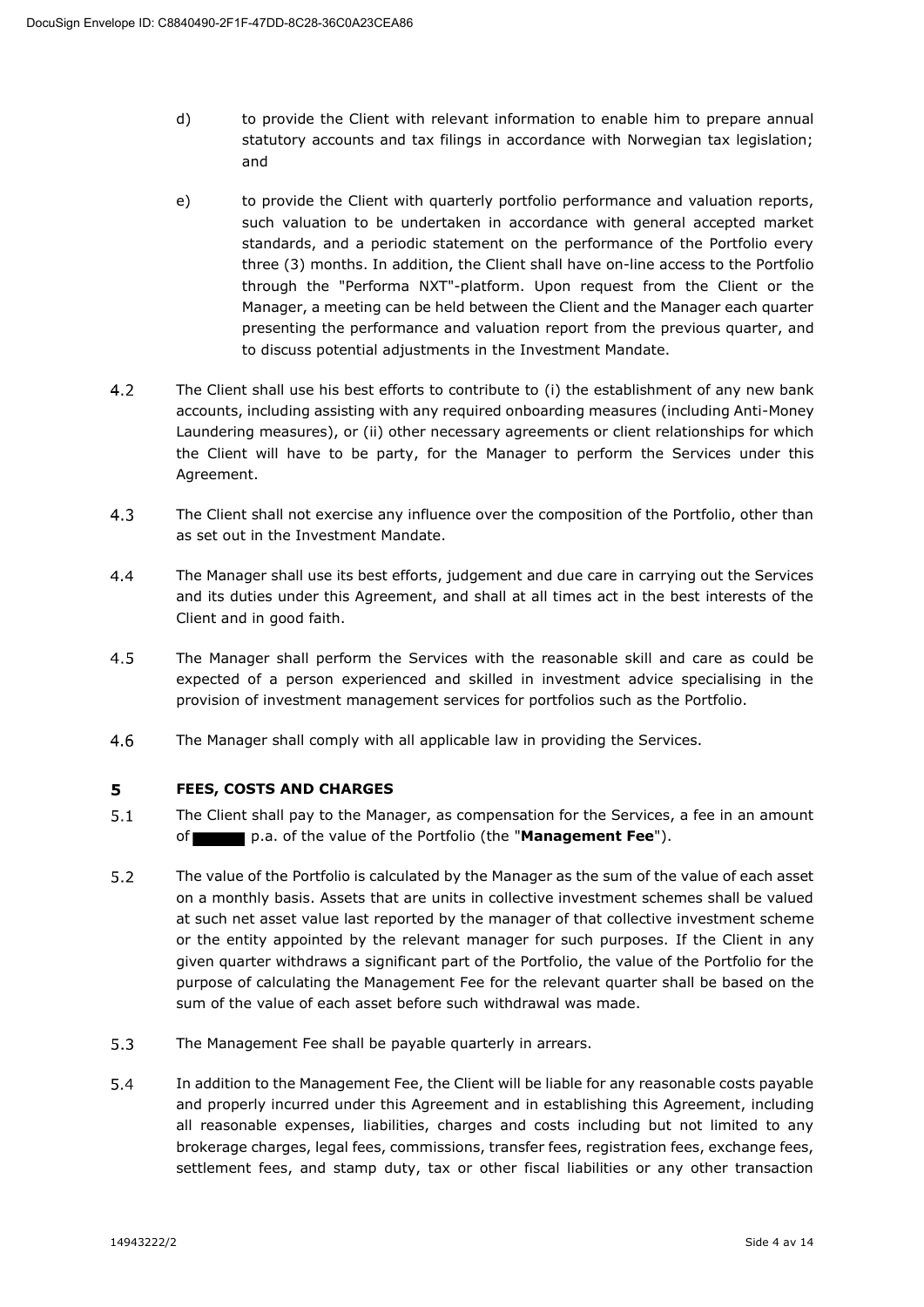related expenses and fees arising out of transactions in the Portfolio incurred by the Manager in performing the Services under this Agreement.

 $5.5$ Fees (including the Management Fee, costs and charges described in this Section 5) will be charged and deducted from the assets of the Portfolio.

#### 6 **VAT**

- $6.1$ All payments pursuant to this Agreement shall be exclusive of any value added tax, and the Client shall be responsible for any value added tax which may be payable.
- $6.2$ The Services as of the date of this Agreement should not be subject to value added tax. However, to the extent this is not true and the tax authorities should require the Manager to pay value added tax on the consideration received for rendering the Services, the Manager shall have the right to charge such value added tax to the Client by issuing a proper invoice stating the amount of value added tax during the period of contract. The same applies if the Services should become subject to value added tax due to a change in law.

#### $\overline{ }$ **TERM**

- $7.1$ This Agreement shall enter into force on 26 October 2020 (the "**Effective Date**") and shall continue until terminated in accordance with Sections 7.2, 7.3 or 7.4 below. Notwithstanding the previous sentence, the Manager shall remain entitled to the indemnities under Section 10 related to the provision of Services prior to the termination of the Agreement and the Parties shall remain entitled to any remedies available to them at law for breaches of this Agreement that occurred prior to its termination.
- $7.2$ Each Party may at any time terminate this Agreement by providing the other Party a written termination notice. Such termination shall become effective on the day falling three (3) months after delivery of the termination notice.
- $7.3$ Notwithstanding Section 7.2 above, the Client may terminate the Agreement with immediate effect by sending a termination notice in the following circumstances:
	- a) The Manager's gross negligence, fraud, wilful misconduct, bad faith, material breach or reckless disregard of its obligations and duties as being an investment manager under this Agreement;
	- b) the Manager no longer holds the licences required under Norwegian law to provide the Services; or
	- c) the bankruptcy, insolvency, dissolution or liquidation of the Manager.
- $7.4$ Notwithstanding Section 7.2 above, the Manager may terminate the Agreement with immediate effect by sending a termination notice in cases of the Client's gross negligence, wilful misconduct, bad faith, material breach or reckless disregard of his obligations and duties as Client under this Agreement.
- $7.5$ Upon termination of the Agreement by any of the Parties under Section 7.2 above, or by the Manager under Section 7.4 above, the Manager shall be entitled to a settlement fee equal to a six (6) months fee as calculated under Section 5 above, regardless of the actual time the Portfolio is under management after the sending of a termination notice.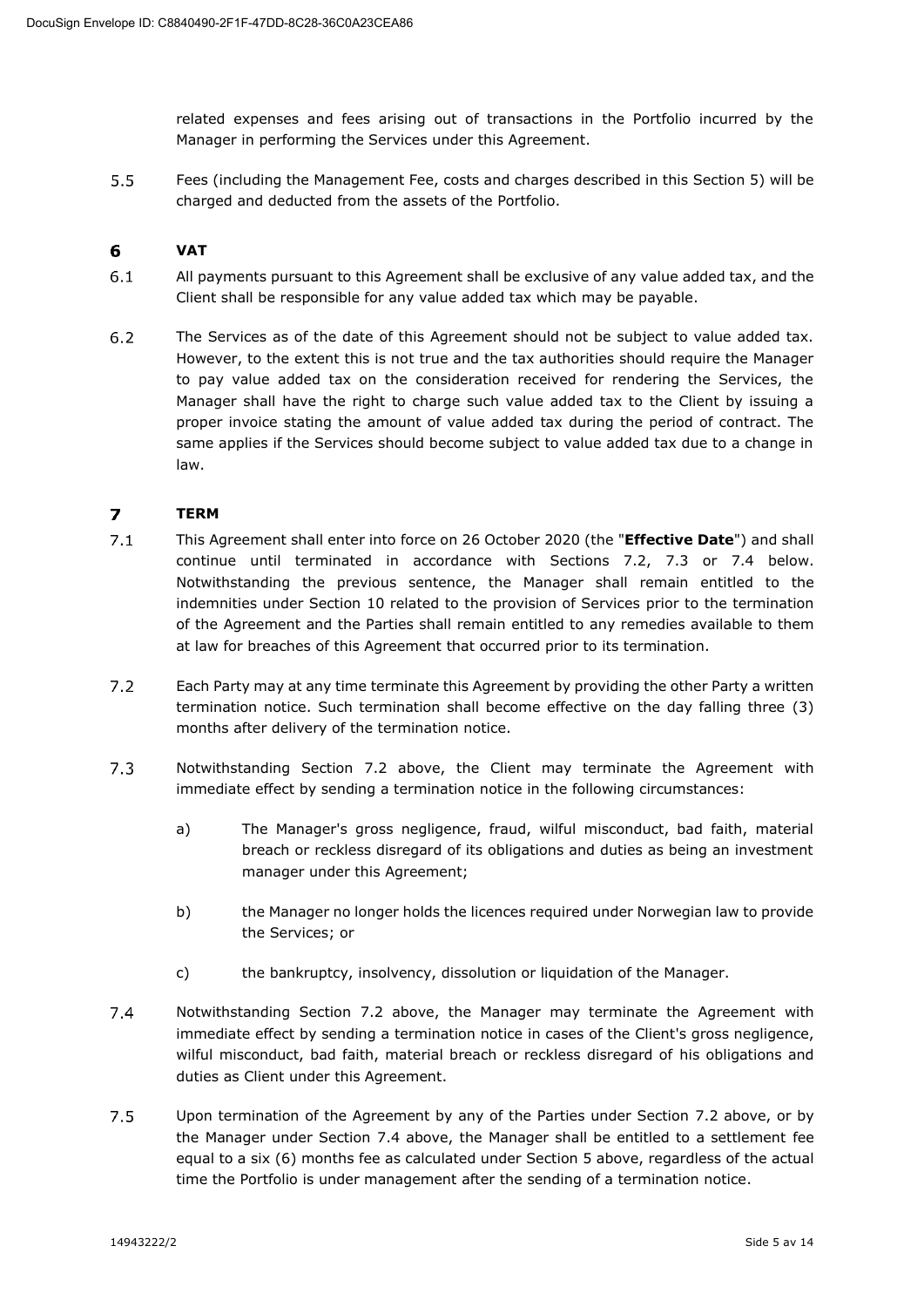- $7.6$ Upon termination of the Agreement by the Client under Section 7.3 above, the Manager shall be entitled to a settlement fee as calculated under Section 5 above proportionate to the actual time the Portfolio is under management by the Manager from the termination of the Agreement.
- $7.7$ Until the Client's position as Chief Executive Officer of NBIM has formally ended, and for the additional quarantine period of six (6) months related to this position has ended, a termination of the Agreement shall be notified to Norges Bank by the Manager upon the sending or receipt of a termination notice.
- 7.8 Upon termination of this Agreement, the Manager shall ensure that all assets, including documents, that belong to the Client are returned to the Client without delay and in any event with 14 days of the effective date of the termination.

#### 8 **CONFIDENTIALITY**

- $8.1$ The Manager shall at all times keep confidential and not disclose or use without the consent of the Client confidential information about the Client and the Portfolio, unless required to do so by law or by a court of law or by the regulations of any regulator or authority, provided however that the foregoing obligation shall not apply to information which becomes known to the public other than as a result of a breach of such obligations by the Manager.
- $8.2$ The Manager may also disclose such information to any associate, advisor, delegate or agent of the Manager and its employees where the Manager deems disclosure to be necessary or desirable for providing the Services under this Agreement, provided such persons are subject to confidentiality obligations to the Client and/or the Manager.

#### $\mathbf{9}$ **ACCESS AND AUDIT RIGHTS**

- $9.1$ The Manager undertakes to provide Norges Bank with all information reasonably requested relating to the Portfolio and the Services under this Agreement, in order to verify compliance with applicable rules and regulations (including, for the avoidance of doubt, the performance of the Manager's and any sub-contractor's duties under this Agreement). Such information may also be provided to a third party acting on behalf of Norges Bank, subject to such third party being subject to professional secrecy obligations.
- $9.2$ Norges Bank may also request and conduct an on-site audit on the Manager's premises to verify compliance with applicable rules and regulations (including, for the avoidance of doubt, the performance of the Manager's duties under this Agreement). The Manager undertakes to cooperate and facilitate in such an audit. Such audit may also be provided to a third party acting on behalf of Norges Bank, subject to professional secrecy obligations.
- 9.3 The Client acknowledges and accepts that the exercise of the abovementioned access and audit rights does not represent a breach of the confidentiality obligations of the Manager under the Securities Trading Act.

#### 10 **INDEMNITY AND EXCLUSION OF LIABILITY**

 $10.1$ Except as provided in Section 10.3 below, the Manager shall be entitled to be indemnified by the Client against any and all liabilities, actions, proceedings, claims, costs, demands, damages and expenses (including reasonable legal fees) which may be incurred by or threatened against the Manager by reason of it providing or having provided the Services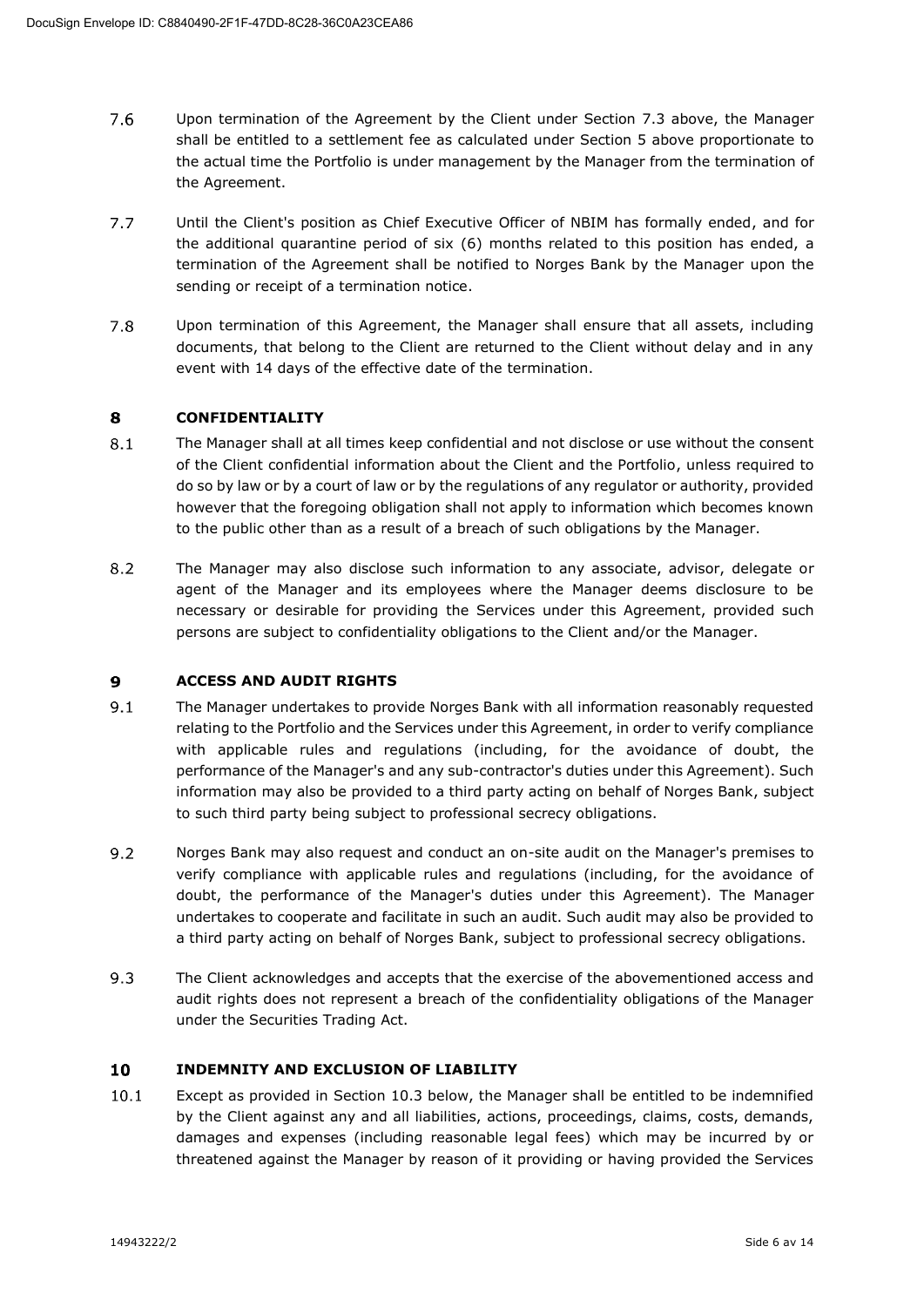or by reason of it exercising the powers, authorities or discretions or carrying out any of its duties hereunder.

- $10.2$ Except as provided in Section 10.3 below, the Manager shall have no liability to the Client in connection with anything done or omitted to be done by reason of providing or having provided the Services to the Client, or by reason of exercising the powers, authorities or discretions or carrying out any of its duties hereunder.
- $10.3$ The provisions of Sections 10.1 and 10.2 above shall not apply in the case of gross negligence, misconduct, fraud, breach of confidentiality (in respect of Clause 8 above), bad faith of the Manager, material breach of this Agreement or reckless disregard of its obligations and duties under this Agreement.
- $10.4$ No person who shall be or has been an employee, agent, director or partner of the Manager shall have any liability for any loss to the Client arising in connection with the Services to be performed hereunder, save in respect of any matter resulting from his/her misconduct, fraud, bad faith or reckless disregard for his/her obligations and duties in relation to the Client. Junior staff of the Manager shall under no circumstances have any liability for any loss to the Client arising in connection with the Services.
- $10.5$ Each person who shall be or has been an employee, agent, director or partner of the Manager shall be entitled to be indemnified by the Client against any liabilities, costs or expenses (including reasonable legal fees) incurred or threatened by reason of him/her related to the provision of Services being or having been an employee, agent, director or partner of the Manager, provided however that such person shall not be so indemnified with respect to any matter resulting from his/her misconduct, fraud, bad faith or reckless disregard for his/her obligations and duties in relation to the Client.

#### $11$ **ASSIGNMENT**

This Agreement may not be assigned by any Party.

#### $12$ **COMMUNICATIONS**

Any notices required to be given by either party may be delivered by hand. In addition, notices shall be deemed validly served if sent by e-mail, fax or pre-paid first class post to the address given in this Agreement, or such other address as may from time to time be notified for this purpose. Any notice so deemed validly served shall be deemed to have been received, in the case of an e-mail or fax, on transmission and in the case of a pre-paid first class letter, two days after posting, and in proving such service it shall be sufficient to prove that the notice was properly addressed and sent.

#### $13<sup>°</sup>$ **AMENDMENTS**

- 13.1 In order to be binding, amendments of and supplements to this Agreement, including its appendices, must be in writing, signed by the Parties and pre-approved by Norges Bank, except as explicitly provided for in this Agreement.
- $13.2$ The requirement of pre-approval by Norges Bank does not apply in relation to Section 2.4 (*Strategic currency weighing*) *of* the Investment Mandate which can be amended without the pre-approval of Norges Bank.
- $13.3$ In the event that the Client and the Manager is of the opinion that unexpected and extraordinary market conditions necessitate immediate amendment(s) to the Investment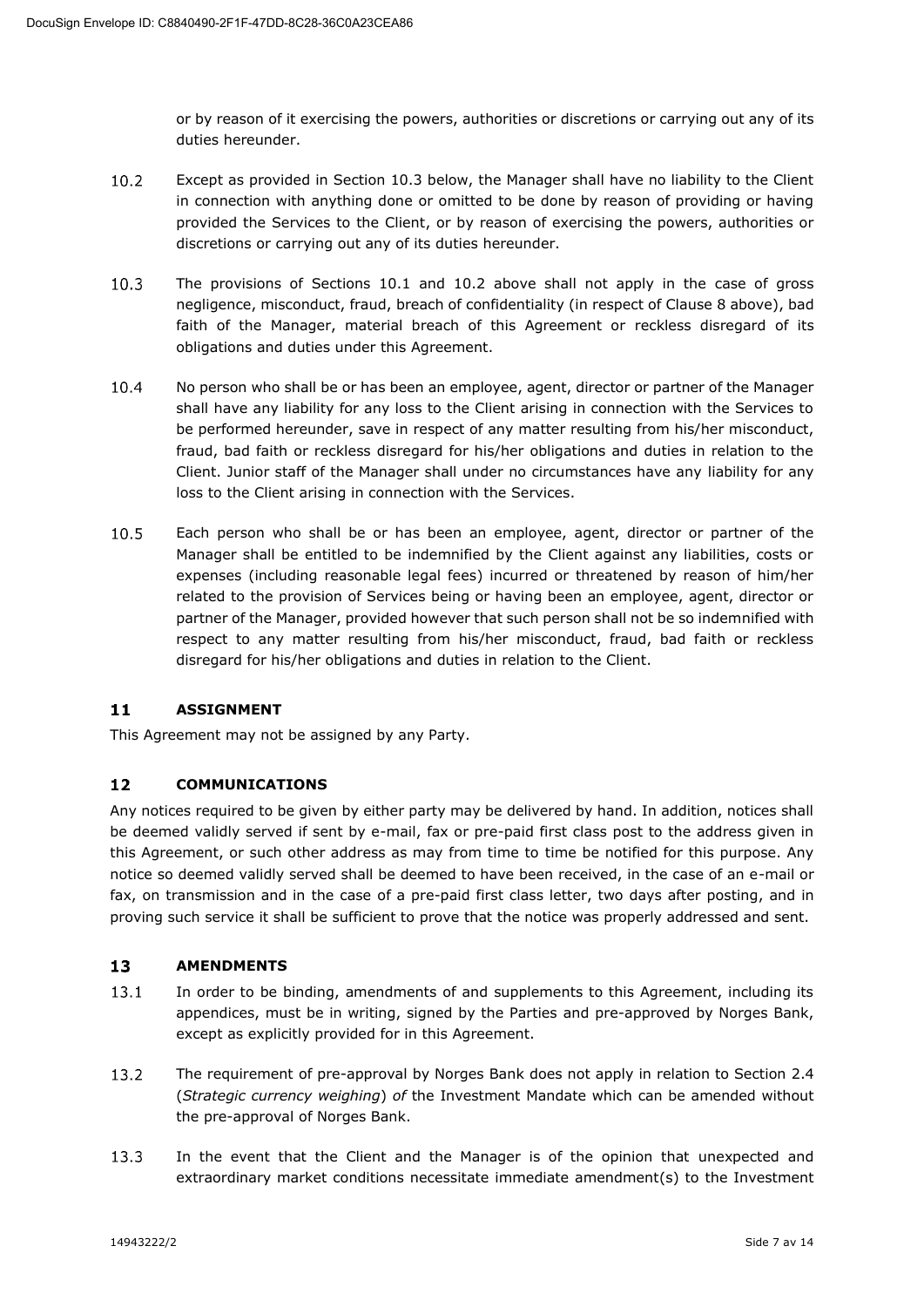Mandate in order not to expose the Client to significant economic loss(es), the Parties can amend the following items of the Investment Mandate without the pre-approval of Norges Bank:

- a) Which government securities or securities issued by public authorities the Client can invest in; and/or
- b) which banks the Client's funds can be deposited in,

provided always the restrictions regarding type of financial instruments (only cash equivalents) and maximum maturity of 12 months is adhered to and that no amendment contravene one or more of the investment restrictions set out in Sections 2.2 (*Prohibited asset classes, fund managers, banks and transactions*) and 2.3 (*Bank diversification*) of the Investment Mandate and/or any undertakings from the Client to Norges Bank other than those that are set out in this Agreement.

13.4 The Parties shall immediately inform Norges Bank of any amendments under Sections 13.2 and/or 13.3 not pre-approved by Norges Bank. The Investment Mandate shall be adhered to without undue delay after market conditions have normalised.

#### $14$ **GOVERNING LAW**

This Agreement shall be governed by and construed in accordance with the laws of Norway without giving effect to the choice of law principles thereof resulting in the application of any other laws.

#### 15 **DISPUTES**

The Parties shall seek to solve amicably through negotiations any dispute, controversy or claim arising out of or in connection with this Agreement, or the breach, termination or invalidity thereof. If the Parties fail to solve such dispute, controversy or claim by an amicable written agreement within twenty-five (25) Business Days after such negotiations have been initiated by one of the Parties, such dispute, controversy or claim shall be finally settled by arbitration in accordance with the provisions of the Norwegian Arbitration Act of 14 May 2004 no 25.

\* \* \*

Signature page to follow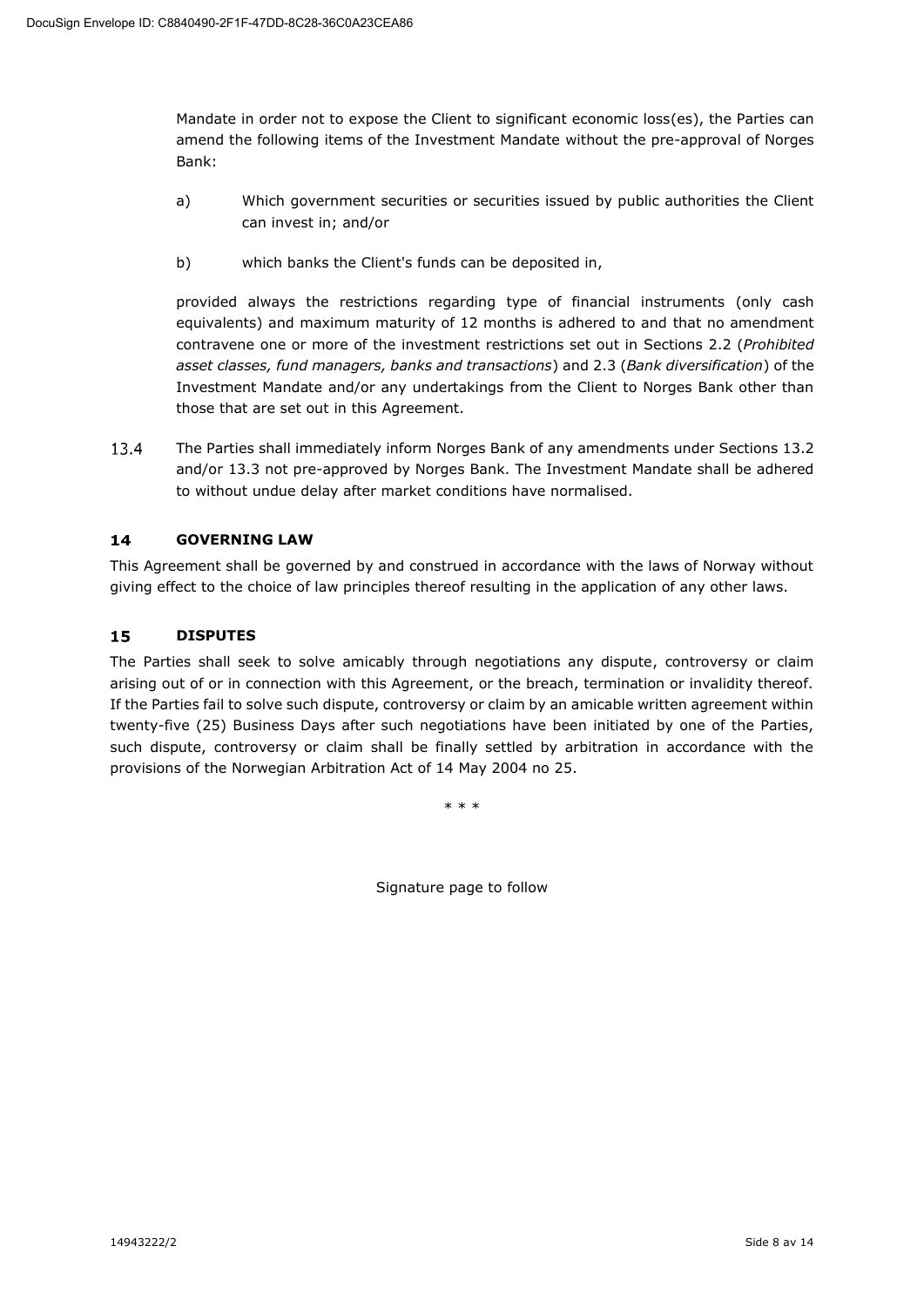Oslo, 26 October 2020

## **For Gabler Investments AS (the Manager)**

Name: Tor Sydnes Title: CEO

\_\_\_\_\_\_\_\_\_\_\_\_\_\_\_\_\_\_\_\_\_\_\_

\_\_\_\_\_\_\_\_\_\_\_\_\_\_\_\_\_\_\_\_\_\_\_

## **For Nicolai Tangen (the Client)**

*Nicolai Tangen*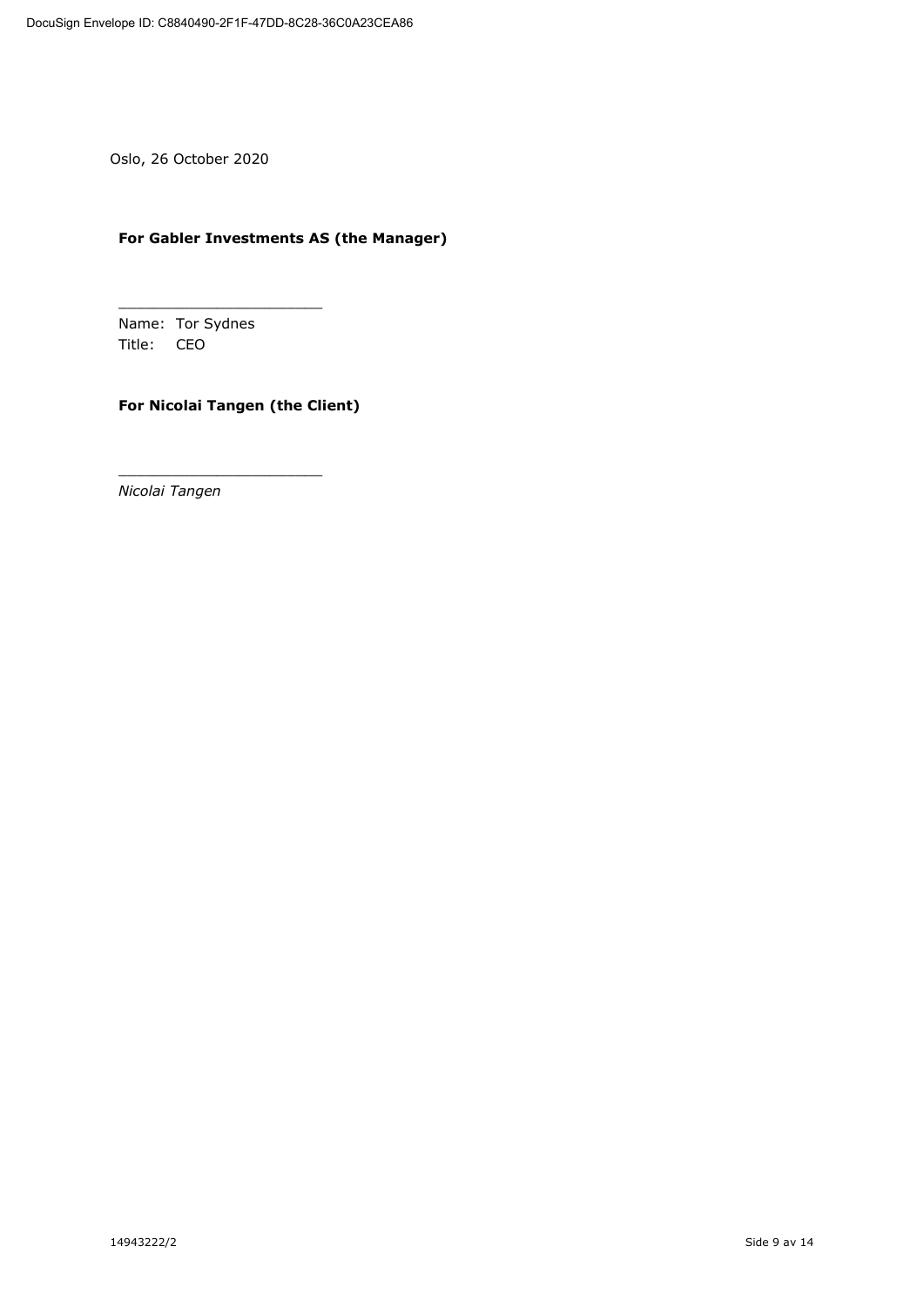**APPENDIX 1: THE INVESTMENT MANDATE**

## **INVESTMENT MANDATE**

## **NICOLAI TANGEN**

**26 October 2020**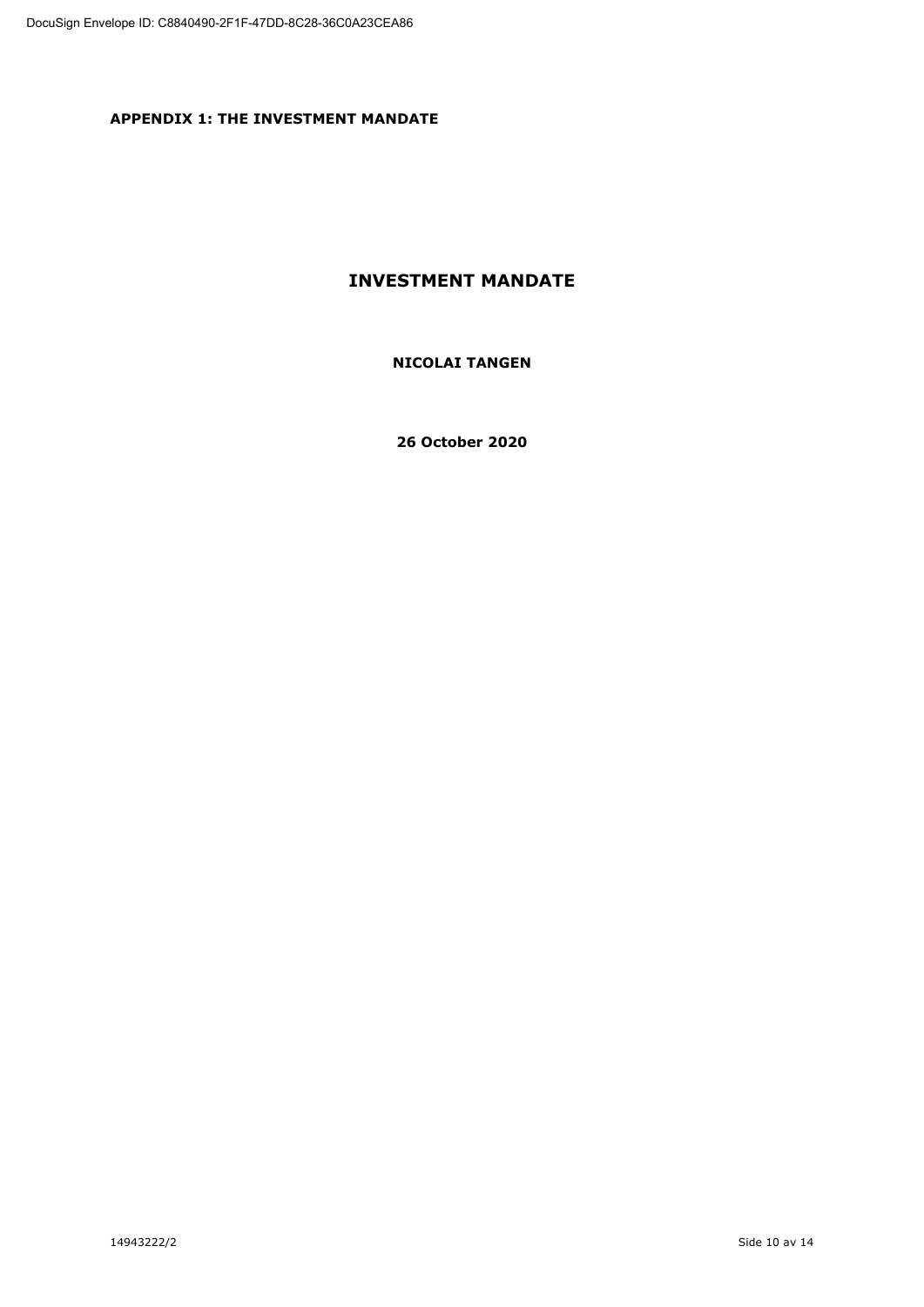#### $\mathbf{1}$ **INTRODUCTION**

This investment mandate, the ("**Investment Mandate**"), complements the amended and restated investment management agreement entered into on 26 October 2020 (the "**Agreement**") by Nicolai Tangen as the Client and Gabler Investments AS the Manager.

Capitalised terms used in this Investment Mandate, but not defined herein, shall have the meanings attributed to them in the Agreement. In the event of any inconsistency between the provisions of the Agreement and the provisions of this Investment Mandate, the Agreement shall prevail.

The purpose of this Investment Mandate is to describe the guidelines and restrictions that govern the management of the Client's Portfolio, included by setting out the permitted securities, bank deposits and transactions as well as identifying the currency risk profile of the Portfolio.

#### $\overline{2}$ **ASSET ALLOCATION AND REBALANCING**

### **2.1 Permitted asset classes and transactions**

### *2.1.1 Cash equivalents*

Subject to the restrictions set out in Section 2.2 below, the Client may invest in cash equivalents in the form of:

- a) Government securities issued by Norway, USA, Germany and UK, regardless of any credit ratings of such securities;
- b) securities issued by governments in the euro-area other than those listed in subparagraph a), provided such securities hold an AAA-rating from Standard&Poor's at the date of submitting an order to trade; and/or
- c) securities issued by public authorities other than those listed in subparagraph a) and b) above, such as, but not limited to, international institutions, provided such securities hold an AAA-rating from Standard&Poor's at the date of submitting an order to trade,

provided the original maturity of the securities in a) through c) above does not exceed 12 months (all such securities, the "**Permitted Securities**").

Subject to the restrictions set out in Section 2.2 below, the investments can be made in the Permitted Securities directly or via collective investment schemes ("**Investment Funds**"), provided such Investment Funds are invested in Permitted Securities and/or cash only.

### *2.1.2 Bank deposits*

Subject to the restrictions set out in Section 2.2 below, the Client may hold assets as bank deposit in the retail banking divisions of:

- a) DNB Bank ASA, Nordea Bank Abp (publ), Handelsbanken AB (publ) and/or Skandinaviska Enskilda Banken AB (publ), and/or
- b) any other Retail Bank (as defined below) as pre-approved by Norges Bank and holding an A-rating (single A-rating) or higher from Standard&Poor's at the date of making the relevant deposit,

(all such banks, the "**Permitted Banks**").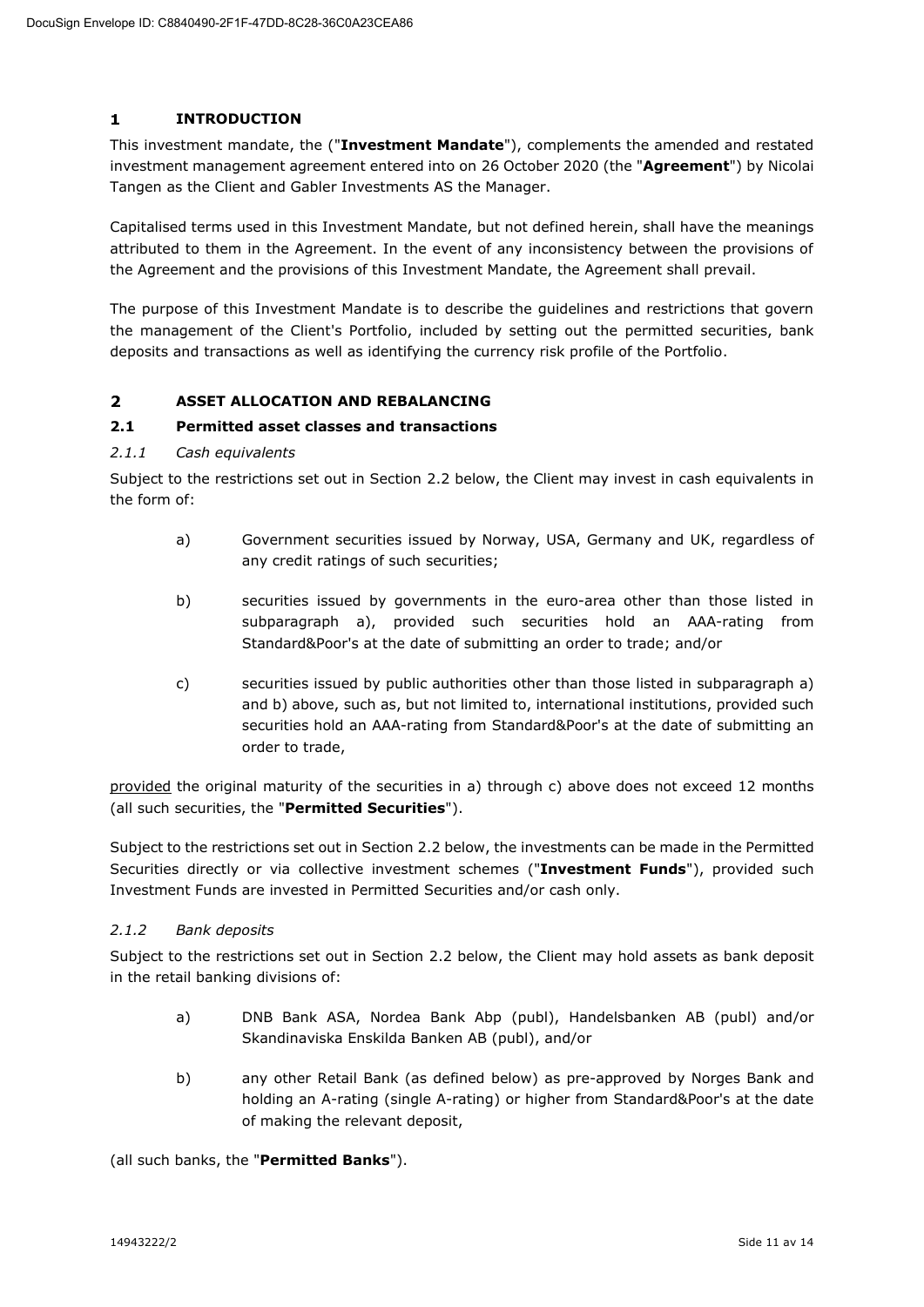"**Retail Banks**" means banks holding a banking license to accept customer deposits from and offer banking services to members of the public. The Manager will in due time before any planned deposits with a Retail Bank under subsection b) of this Section 2.1.2 provide Norges Bank with the required banking entity information (including full entity name and regulatory registration identification number).

## *2.1.3 FX spot transactions*

The Client may enter into FX spot transactions in the currencies NOK, EUR, USD and GBP with the Permitted Banks. FX spot transactions for speculative purposes are not permitted.

## **2.2 Prohibited asset classes, fund managers, banks and transactions**

The Manager may not employ leverage to increase the exposure of the Portfolio, and may not invest in financial instruments other than those specified in Section 2.1.1 above.

Further, the following restrictions apply:

- a) The Client's assets shall not be deposited in banks domiciled in jurisdictions considered low-tax jurisdictions under Section 10-63 of the Norwegian Taxation Act (the "**Low-tax Jurisdictions**"), nor deposited in NBIM's depository bank (currently Citibank Group).
- b) The Client's assets shall not be invested in Investment Funds domiciled in, or administered by fund managers domiciled in Low-tax Jurisdictions.
- c) Investment Funds managed by fund managers that have been awarded mandates on behalf of the Government Pension Fund Global (the "**GPFG**") may not be included in the Portfolio.
- d) The Client's assets may not be invested in fixed-income securities excluded from the GPFG's investment universe under the second paragraph of Section 2-1 of regulation 30 June 2020 no. 1436 (the GPFG mandate).

Further to subsection c) in this Section 2.2, the Manager will monitor public information from NBIM and the GPFG to ensure that none of the managers of external mandates on behalf of the GPFG are selected as fund managers for the Client's portfolio of Investment Funds.

If NBIM awards a mandate to a fund manager that already manages Investment Funds that form part of the Portfolio, such Investment Funds will be removed from the Client's Portfolio as soon as permitted, according to the relevant redemption rights.

## **2.3 Bank diversification**

NOK 400,000,000 is the maximum amount for deposits held with any one of the Permitted Banks (calculated at the time of the last deposit in the relevant bank). The maximum amount shall include deposits held by the Client not forming part of the Portfolio, provided that the Manager has received relevant information on such deposits. The Manager shall request information on such deposits in a format to be agreed between the Parties. The limitation set out in this Section 2.3 does not apply for the Client's depository bank (currently DNB Bank ASA).

## **2.4 Strategic currency weighing**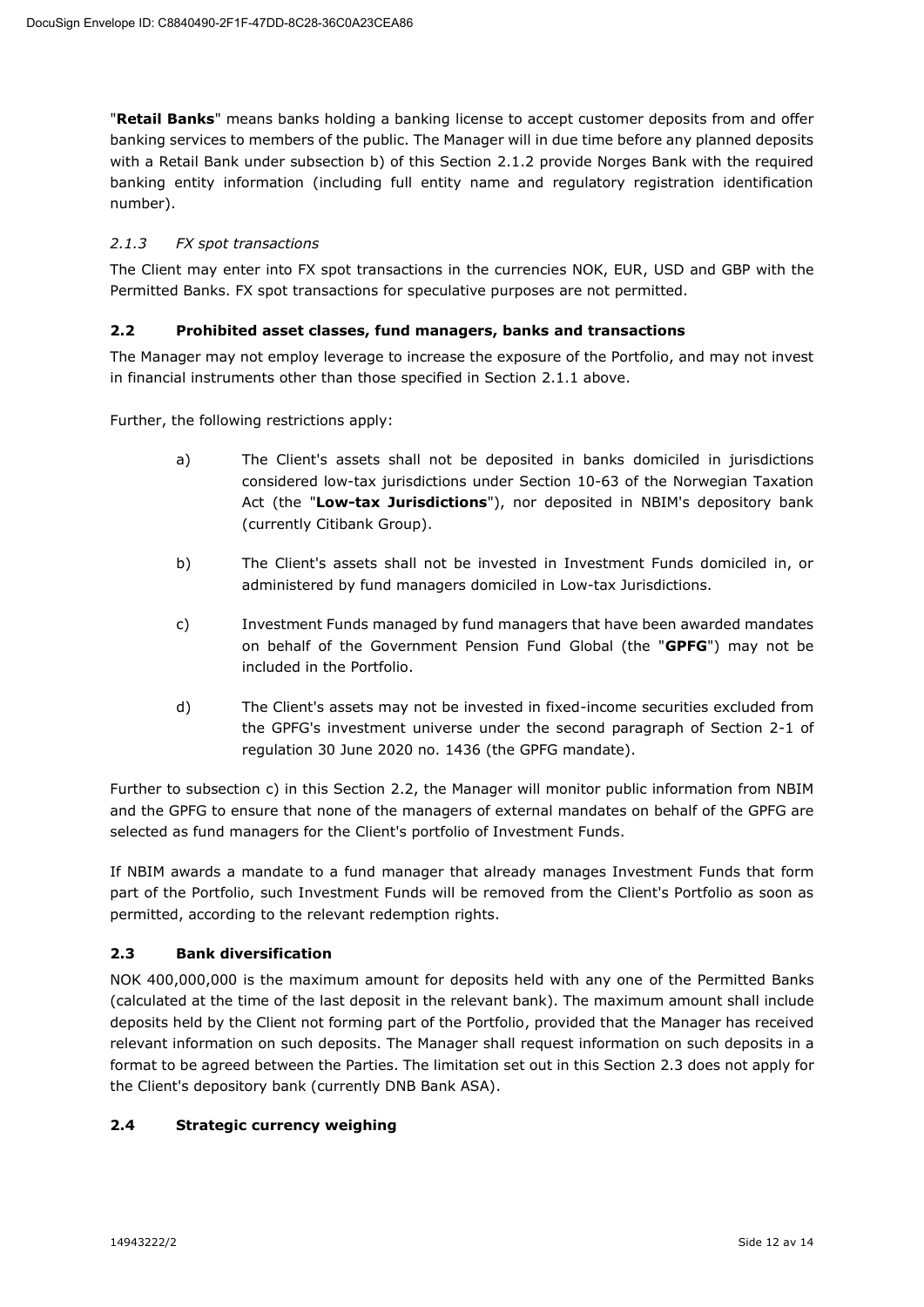The Client's Portfolio shall have a currency allocation between NOK, EUR and USD . The percentage weight between EUR and USD allocations shall be 50-50 (the "**Currency Weights**"). The NOK allocation will not have a set weight.

The Currency Weights will drift due to volatility in the market and the Manager may at all times adjust the Portfolio accordingly. In case a discrepancy of more than five (5) percentage points ("**Currency Band**") away from the strategic Currency Weight is observed for more than twenty (20) consecutive trading days (a "**Re-establishing Trigger Event**"), the Currency Weights in the Portfolio shall be adjusted by the Manager so that the Currency Weights are within the Currency Band again. Upon a Re-establishing Trigger Event, the Manager shall seek to re-establish the Currency Weights within the permitted Currency Band within five (5) trading days or, if later, the last trading date of the month of the Re-establishing Trigger Event.

#### $\overline{\mathbf{3}}$ **EXERCISE OF VOTING RIGHTS**

The Manager shall exercise any and all voting rights attaching to the assets of the Portfolio in accordance with the objectives set in out in Section 1 above.

\* \* \*

Signature page to follow